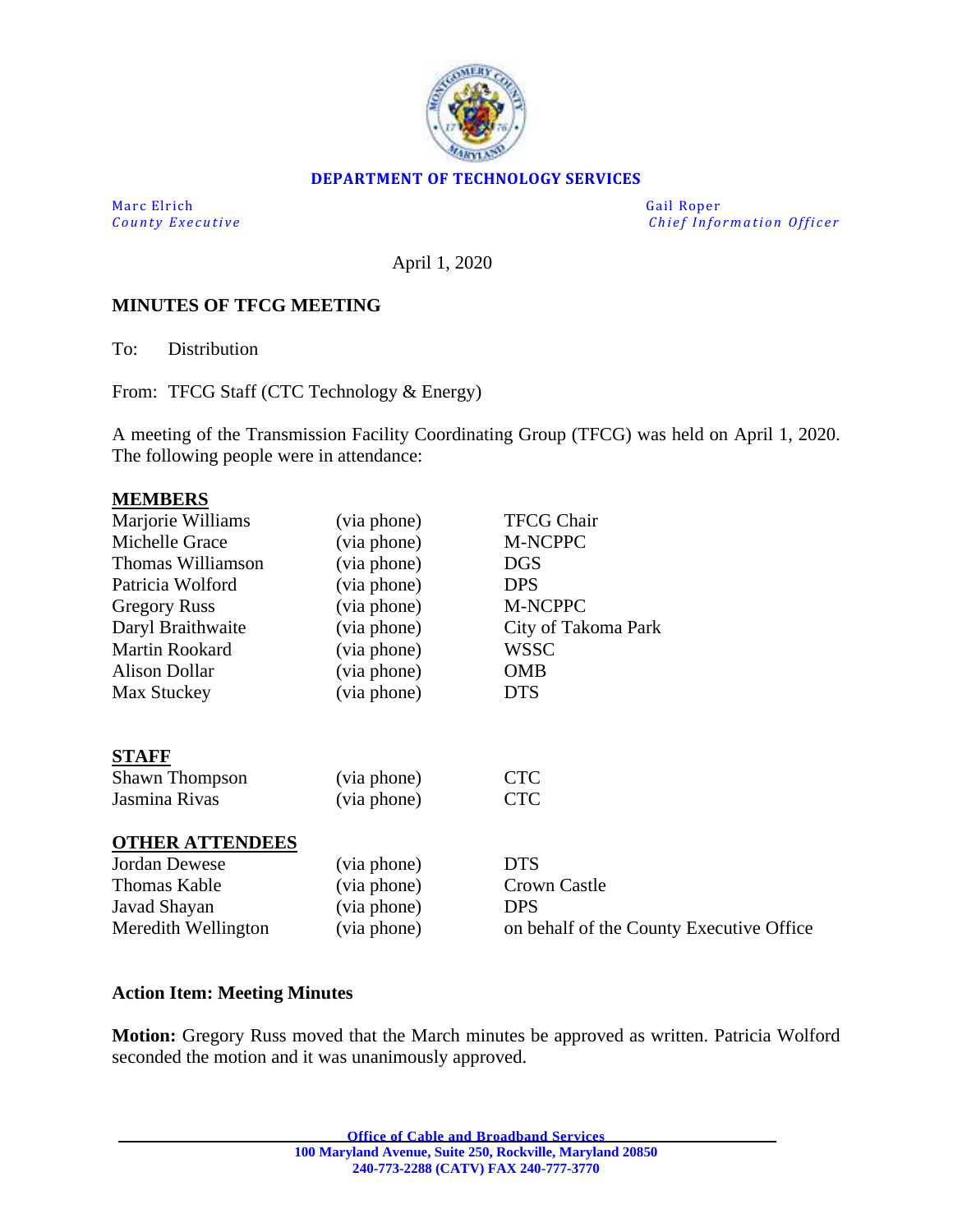Minutes of TFCG Meeting Held April 1, 2020 Page 2 of 3

# **Action Item: Consent Agenda**

## **Consent Agenda**

*1. Application Number:* 2020011093 *Type:* Minor Modification *Received (date):* 1/29/2020 *Revised*: 3/16/2020

*Applicant:* Verizon Wireless *Site Name/Location:* Glenmont Tank*/*12413 (12405) Georgia Ave., Silver Spring *Zoning Standard:* CR-2.0 *Property Owner:* WSSC *Description:* Remove nine antennas and six RRHs. Add six antennas and six RRHs at 160' on an existing 190' watertank. *Tower Coordinator Recommendation:* Recommended on condition the applicant provides written approval from WSSC at the time of permitting. Recommendation is subject to compliance with all applicable laws. [https://montgomerycountytfcg.s3.amazonaws.com/Applications/MC2020011093+Applic](https://montgomerycountytfcg.s3.amazonaws.com/Applications/MC2020011093+Application.pdf) [ation.pdf](https://montgomerycountytfcg.s3.amazonaws.com/Applications/MC2020011093+Application.pdf)

*2. Application Number:* 2020021109 *Type:* Minor Modification *Received (date):* 2/24/2020 *Revised*: 3/16/2020

*Applicant:* Sprint/Nextel

*Site Name/Location:* Pepco 734442-5931*/*11700 Glen Ct., Rockville *Zoning Standard:* RE-2 *Property Owner:* Montgomery County ROW *Description:* Remove and replace one antenna at the top of an existing 50'4" wood pole. Relocate the existing cabinet on the wood pole at approximately the same vertical height. Install a new equipment cabinet at ground level on a concrete platform; place one RRH and one mini macro radio inside the new ground cabinet as well as one GPS antenna on top of the proposed cabinet.

*Tower Coordinator Recommendation:* Recommended on the condition that the applicant receives written approval from M-NCPPC's Rural Rustic Road's Program at the time of permitting. Recommendation is subject to compliance with all applicable laws.

[https://montgomerycountytfcg.s3.amazonaws.com/Applications/MC2020021109+Applic](https://montgomerycountytfcg.s3.amazonaws.com/Applications/MC2020021109+Application.pdf) [ation.pdf](https://montgomerycountytfcg.s3.amazonaws.com/Applications/MC2020021109+Application.pdf)

*3. Application Number:* 2020031115 *Type:* Minor Modification *Received (date):* 3/11/2020 *Revised*: 3/17/2020

*Applicant:* Verizon Wireless

*Site Name/Location:* Trinity United Methodist Church*/*13700 Schaeffer Rd., Germantown

*Zoning Standard:* R-200 *Property Owner:* Trinity United Methodist Church *Description:* Remove and replace three RRHs. Add three antennas at 102' on an existing 105' building.

*Tower Coordinator Recommendation:* Recommended. Recommendation is subject to compliance with all applicable laws.